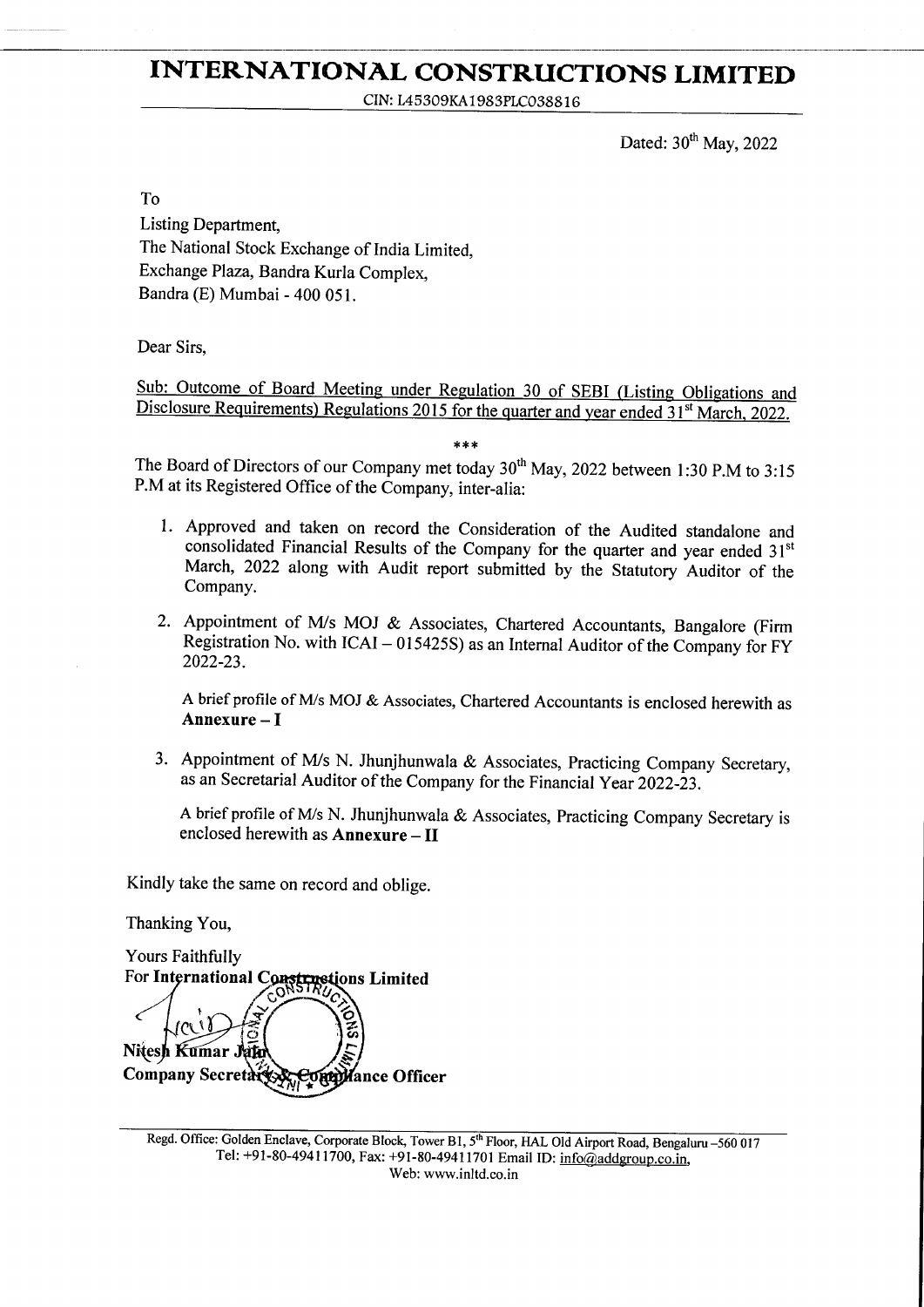## INTERNATIONAL CONSTRUCTIONS LIMITED

CIN: L45309KA1983PLC038816

### **Annexure – I**

Brief profile of M/s MOJ & Associates, Chartered Accountants (Internal Auditor)

| S              | <b>Particulars</b>       | <b>Description</b>                                                                                                                                                                                                                                                                                                                                                                                                                                                                                                                                                                                                                                                                                                                                                                                                                                                                                    |
|----------------|--------------------------|-------------------------------------------------------------------------------------------------------------------------------------------------------------------------------------------------------------------------------------------------------------------------------------------------------------------------------------------------------------------------------------------------------------------------------------------------------------------------------------------------------------------------------------------------------------------------------------------------------------------------------------------------------------------------------------------------------------------------------------------------------------------------------------------------------------------------------------------------------------------------------------------------------|
| No.            |                          |                                                                                                                                                                                                                                                                                                                                                                                                                                                                                                                                                                                                                                                                                                                                                                                                                                                                                                       |
| $\mathbf{1}$   | Name of the Firm         | 'MOJ & Associates, Chartered Accountants', Bangalore                                                                                                                                                                                                                                                                                                                                                                                                                                                                                                                                                                                                                                                                                                                                                                                                                                                  |
| $\overline{2}$ | Address of the Firm      | 4/1, Brunton Road, Opp. to old passport office, Off. MG Road, Pin -<br>560 025                                                                                                                                                                                                                                                                                                                                                                                                                                                                                                                                                                                                                                                                                                                                                                                                                        |
| $\overline{3}$ | Firm registration<br>No. | 015425S                                                                                                                                                                                                                                                                                                                                                                                                                                                                                                                                                                                                                                                                                                                                                                                                                                                                                               |
| 4              | Work Profile             | M O J is committed to helping you grow your business and<br>improve your bottom line. With innovative solutions to versatile<br>clientele in numerous industries, our success is based on the<br>strength of our client relationships. Clients in India, USA,<br>Singapore, Brazil, Sweden, Netherlands.<br>The firm is providing various professional services the field of<br>Assurance (Audit Services, GAAP Conversion, Consolidation),<br>Taxation (Litigation, Compliance, Advisory), Book Keeping<br>(Transaction support, Payroll Processing, Statutory Reporting)<br>and Management Services (Internal Audit, Process Mapping,<br>Due Diligence, Valuation, CFO Advisory) Corporate legal<br>Compliance, Secretarial Audit, Corporate Governance Audit,<br>Corporate Litigation, Corporate Restructuring, Obtaining<br>Regulatory Approvals, Incorporation of Limited Companies,<br>LLP etc. |